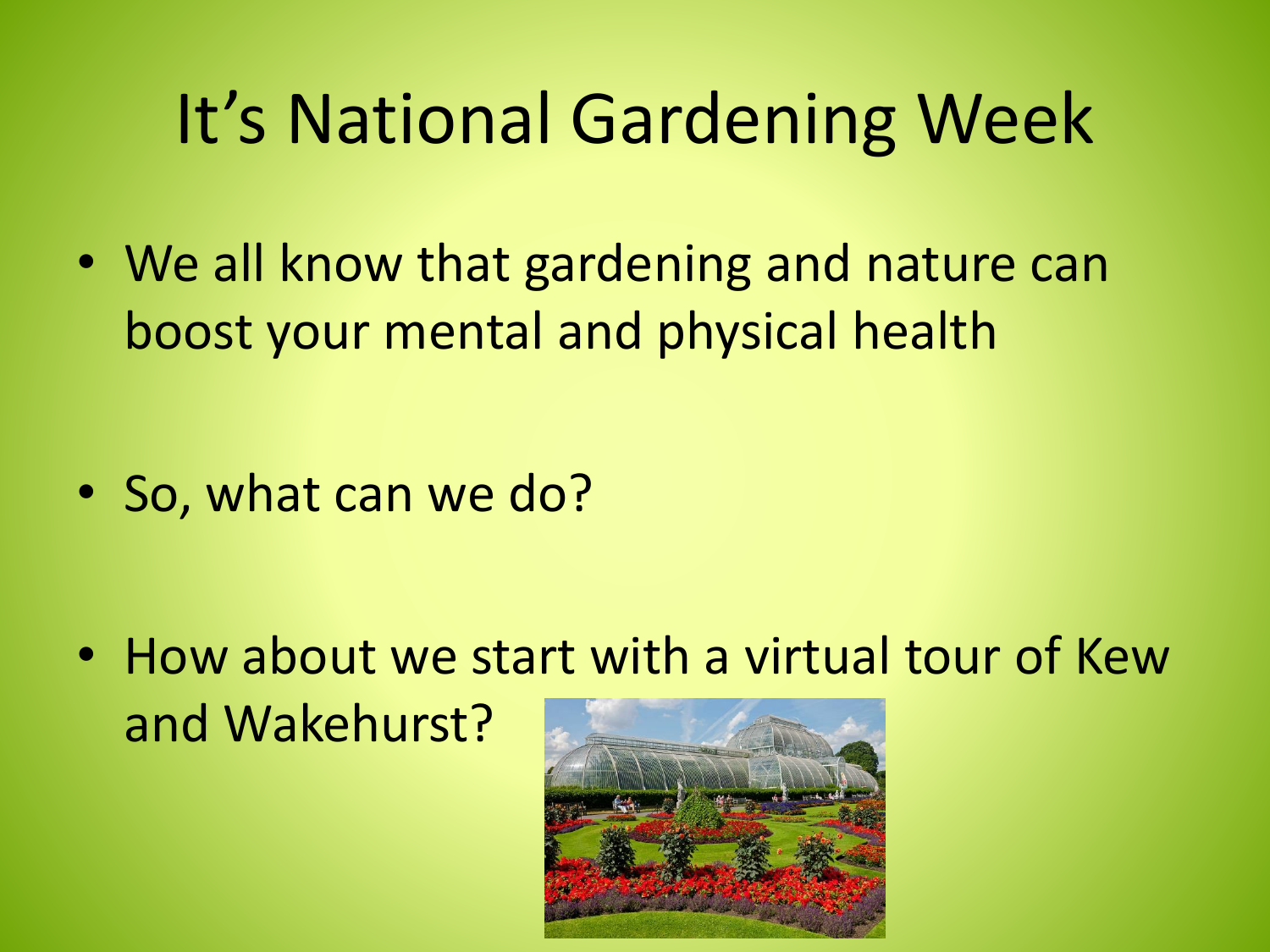### Follow the link

- Click on the link and you will find lots of different virtual tours packed with information that will take you to another place.
- [https://www.kew.org/about-us/virtual-kew](https://www.kew.org/about-us/virtual-kew-wakehurst)wakehurst
- Why not visit a couple of sites per day and let us know your favourite one?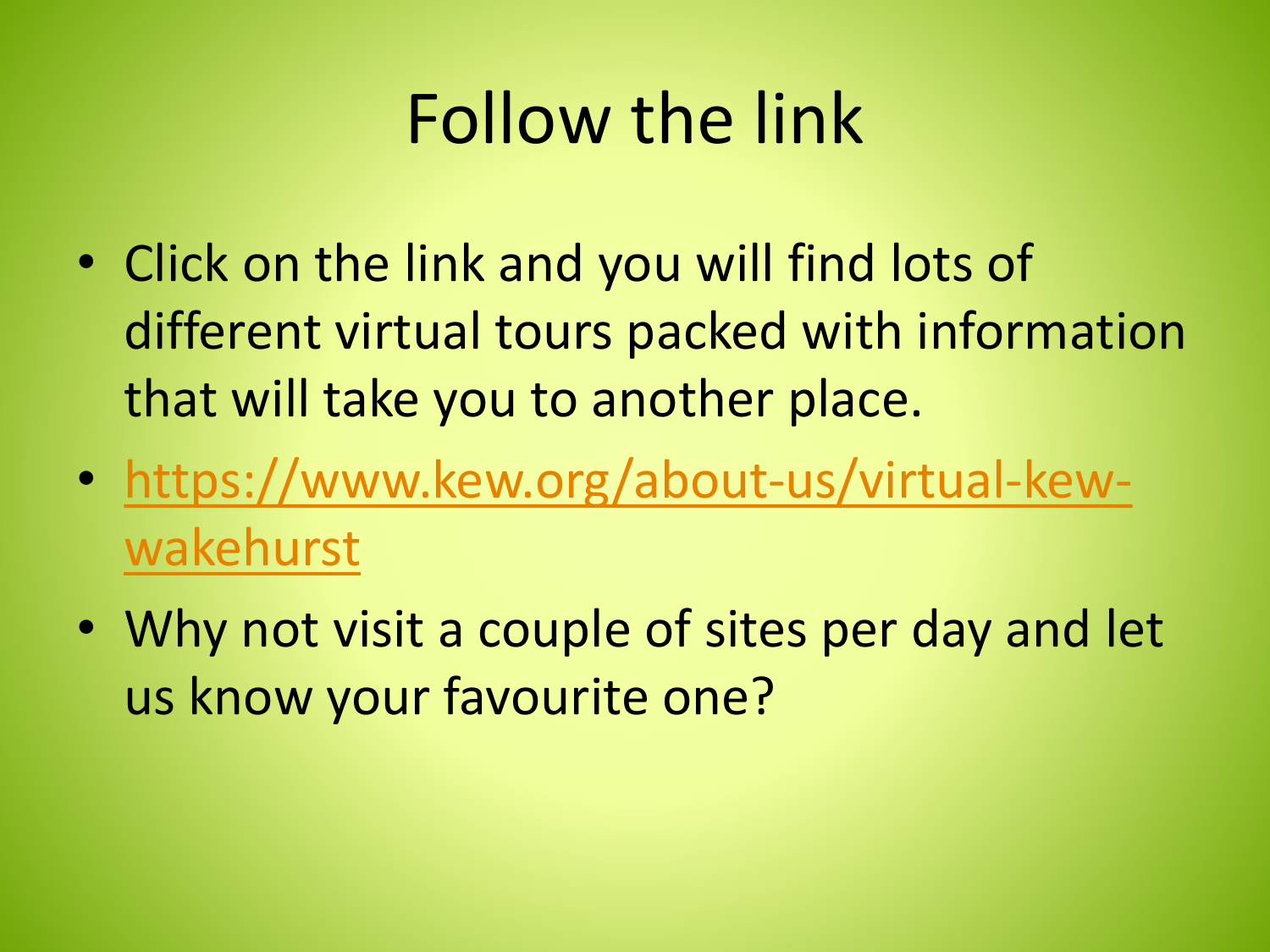# Quiz of Your Tour

- Name one thing the Kew experts found in the forest of Columbia
- What % of the earth's surface do rainforests cover?
- How many panes of glass make up the Kew Palm House?

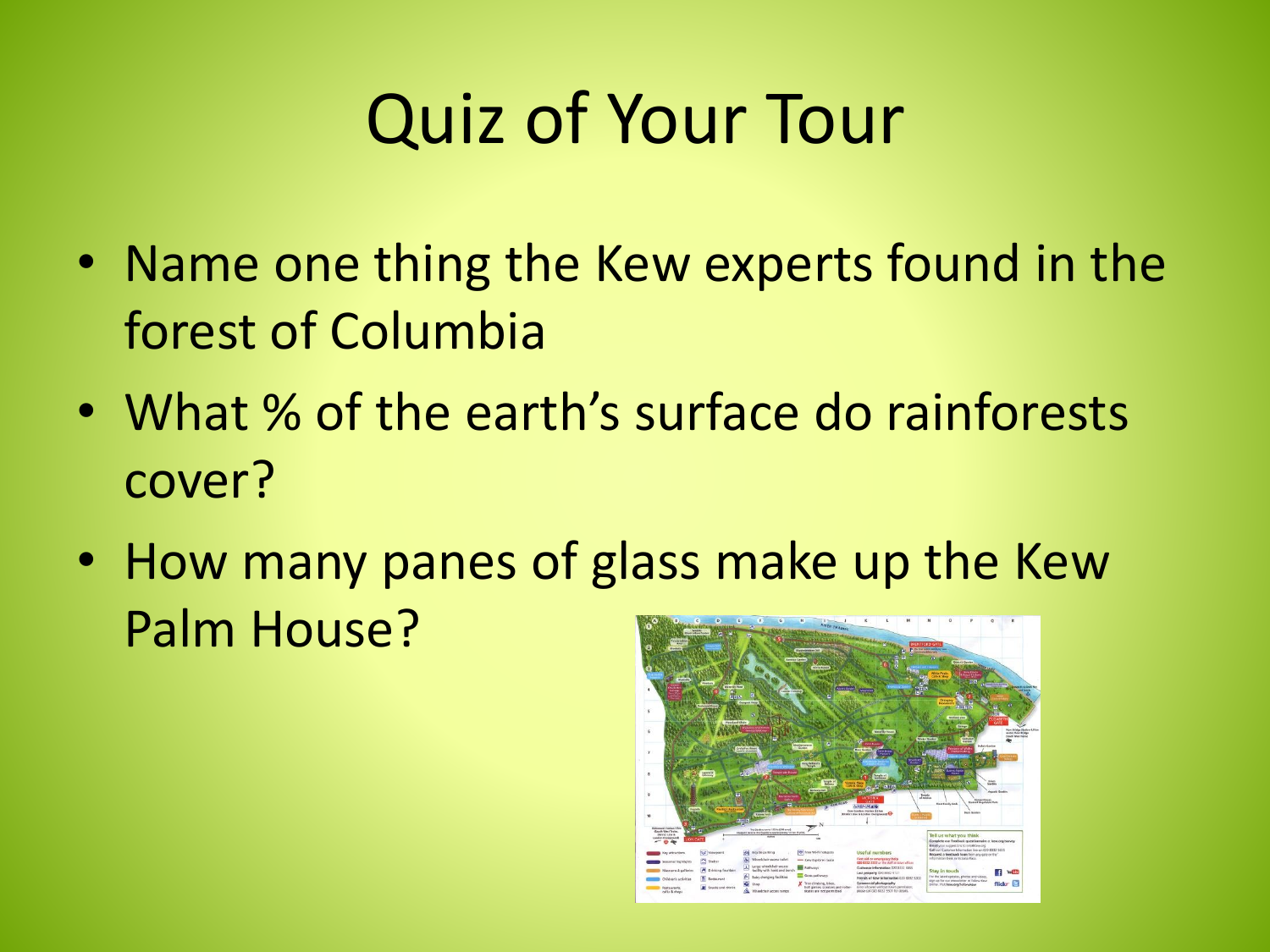#### The Princess of Wales Conservatory

- How many climatic zones are there in the Princess of Wales Conservatory?
- Name 2 of the plants you can find in the conservatory?
- What living creature might you spot in there?